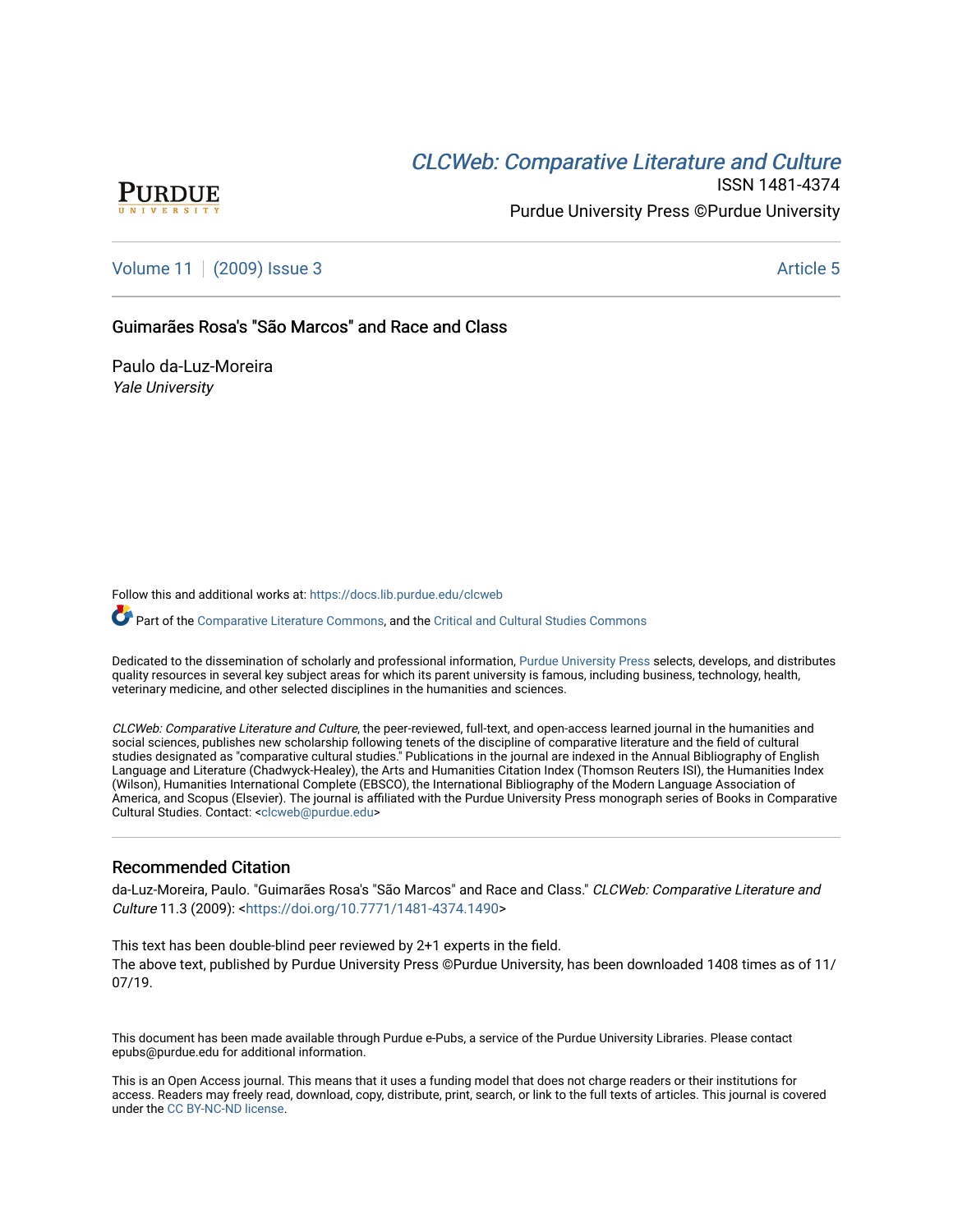**PURDUE** 

UNIVERSITY PRESS <http://www.thepress.purdue.edu>



ISSN 1481-4374 <http://docs.lib.purdue.edu/clcweb> Purdue University Press ©Purdue University

CLCWeb: Comparative Literature and Culture, the peer-reviewed, full-text, and open-access learned journal in the humanities and social sciences, publishes new scholarship following tenets of the discipline of comparative literature and the field of cultural studies designated as "comparative cultural studies." In addition to the publication of articles, the journal publishes review articles of scholarly books and publishes research material in its Library Series. Publications in the journal are indexed in the Annual Bibliography of English Language and Literature (Chadwyck-Healey), the Arts and Humanities Citation Index (Thomson Reuters ISI), the Humanities Index (Wilson), Humanities International Complete (EBSCO), the International Bibliography of the Modern Language Association of America, and Scopus (Elsevier). The journal is affiliated with the Purdue University Press monograph series of Books in Comparative Cultural Studies. Contact: <clcweb@purdue.edu>

#### Volume 11 Issue 3 (September 2009) Article 5 Paulo da-Luz-Moreira, "Guimarães Rosa's 'São Marcos' and Race and Class" <http://docs.lib.purdue.edu/clcweb/vol11/iss3/5>

Contents of CLCWeb: Comparative Literature and Culture 11.3 (2009) Thematic Issue, Politics and Identity in Lusophone Literature and Film Ed. Patrícia I. Vieira

<http://docs.lib.purdue.edu/clcweb/vol11/iss3/>

Abstract: In his article "Guimarães Rosa's 'São Marcos' and Race and Class" Paulo da-Luz-Moreira analyzes a pivotal short story in João Guimarães Rosa's oeuvre. Published in Sagarana, Guimarães Rosa's first short fiction collection, "São Marcos" has an extremely complex structure in its juxtaposition of layers of idiosyncratic and careful ethnographic and literary erudition, making the story a challenge to critics and readers alike. Guimarães Rosa worked exhaustively on this unique piece that touches with disconcerting openness on issues of strained racial and class relations in Brazil and expounds on the power of language and on the delicate point upon which one's identity, beliefs, and social class hinge. da-Luz-Moreira argues that "São Marcos" is a seminal text that suggests a potential social contract based on respect and humility in Guimarães Rosa's description of Brazilian society and where the characters represent protagonists in most of his fiction -- jagunços, cowhands, posseiros, agregados, ex-slaves, gypsies, beggars, vagrants, children, prostitutes, and other marginal figures whom Guimarães Rosa never demonized or idealized, but observed and described lovingly.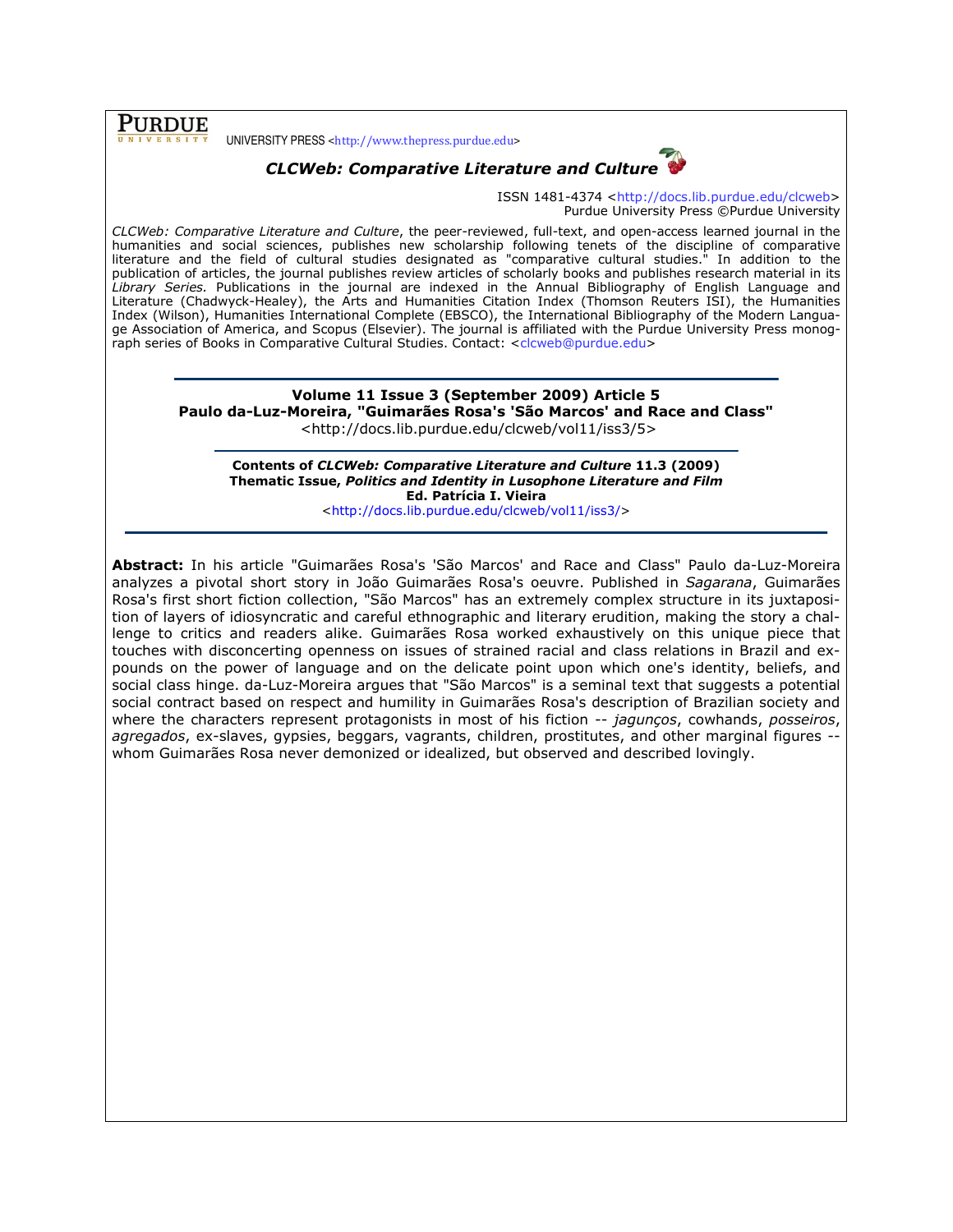Paolo da-Luz-Moreira, "Guimarães Rosa's 'São Marcos' and Race and Class" page 2 of 9 CLCWeb: Comparative Literature and Culture 11.3 (2009): <http://docs.lib.purdue.edu/clcweb/vol11/iss3/5> Thematic Issue, Politics and Identity in Lusophone Literature and Film. Ed. Patrícia I. Vieira

#### Paulo DA-LUZ-MOREIRA

#### Guimarães Rosa's "São Marcos" and Race and Class

In 1937 the yet unknown João Guimarães Rosa wins a prestigious award at Academia Brasileira de Letras with Magma, a poetry collection. In the very same year Guimarães Rosa submits (under the pen name Viator) a collection of short stories to the Prêmio Humberto Campos, sponsored by the publishing company José Olympio Editora. The five-hundred-page book simply named Contos and written, in the author's own words, in "seven months of exaltation and amazement" (Escritura de Sagarana 12; unless indicated otherwise, all translations are mine), fails to win, although it creates a stir among the jurors. Shortly after that, Guimarães Rosa separates from his wife and leaves Brazil for Hamburg for the beginning of his diplomatic career (he would eventually be interned in Baden-Baden by the nazis when Brazil and Germany severed diplomatic relations). That book rested for seven years, was revised in 1945 in "five months of reflection and lucidity," and became Sagarana, whose title was to be Guimarães Rosa's first neologism, applying the Nheengatu suffix -rana, meaning "in the manner of" to the word saga (see Cadernos de Literatura Brasileira 15). Of the nine stories that survived from the original twelve, "São Marcos" was considered by the author the "piece I most worked on" (Veredas de Rosa 59) and it is a measure of Guimarães Rosa's regard for this story that he wanted to republish "São Marcos" two years later in the popular magazine Vamos Ler? (see Guimarães Rosa, Cadernos de Literatura Brasileira 22).

Every story in Sagarana has an epigraph taken from folk songs. In "São Marcos" the epigraph sets forth the theme of elusive identities: it tells playfully of a man on top of a coconut tree who turns out to be just a coconut that turns out to be the baldhead of a monkey that turns out to be the whole monkey. At first, narrator and protagonist are one in "São Marcos" but they soon separate into two related figures, João and José, that play an elusive game of identities. The relationship between narrator and protagonist is apparent in the way the narrator introduces these two names. He identifies himself as João in a passing comment about the bird named *João-de-Barro* [a Rufous Hornero], claiming the bird as his namesake (228). A few lines later, a premonitory episode takes place as the protagonist sets about his customary Sunday walk into the woods: "I was moving along without a thing on my mind, stumbling, not even looking where I went, and it gave me a shock when I heard a shout well behind me: 'Play the man, Joe!' I shivered and looked back, because, in this story, I, too, am called Joe. But I was not the one referred to. It was another Joe, Joe Popinjay, who, thirty yards ahead of me, was trying to keep his seat on a neurastenic bucking roan" (187-88). This uncanny voice, coming so close from behind and yet unidentified, re-baptizes the protagonist as it addresses someone else who is ahead of the protagonist on the path into the forest. Monitory warnings are audible in the passage: the injunction to "take the hit" and implicitly not to "fall from a horse" (cair do cavalo, an idiom in Portuguese meaning "losing face"). Furthermore, the derogatory epithet "Zé Prequeté" -- still used in Minas Gerais to refer to someone adept at turning himself into an ostentatious fool -- echoes the narrator's self-deprecations, charged with dubiousness about associating himself with events that had a humbling effect on this man.

The opening sentence of "São Marcos" constitutes a distancing gesture between the first person narrator and the protagonist in time, place, and beliefs: "At that time I was living in Fried Lizard, and did not believe in conjure men" (224). Looking patronizingly at his former self, the narrator's irony borders on the sarcasm as he lists seventy-two superstitious interdictions he nonetheless dutifully followed at that time. This indirectly points to the precise nature of this man's learning experience: José is not about to learn respect for magic -- he did that already; he is about to learn something else, something the narrator somehow still resists: to respect conjurers. The first-person narrator, João, relates crucial events that have changed him to such an extent that he now refers to his past self as a sort of an alter-ego, the protagonist José. However, as the climax of the story nears, the gap between João and José (established in temporal terms as well as in terms of his understanding of the ways of the world) narrows dramatically. It is in this collapsing of the divided self that the protagonist/narrator is deeply transformed. The tale told by the narrator becomes the story of the narrator as a character who is taken over by the tale, reliving vividly a past experience that has marked him indelibly. The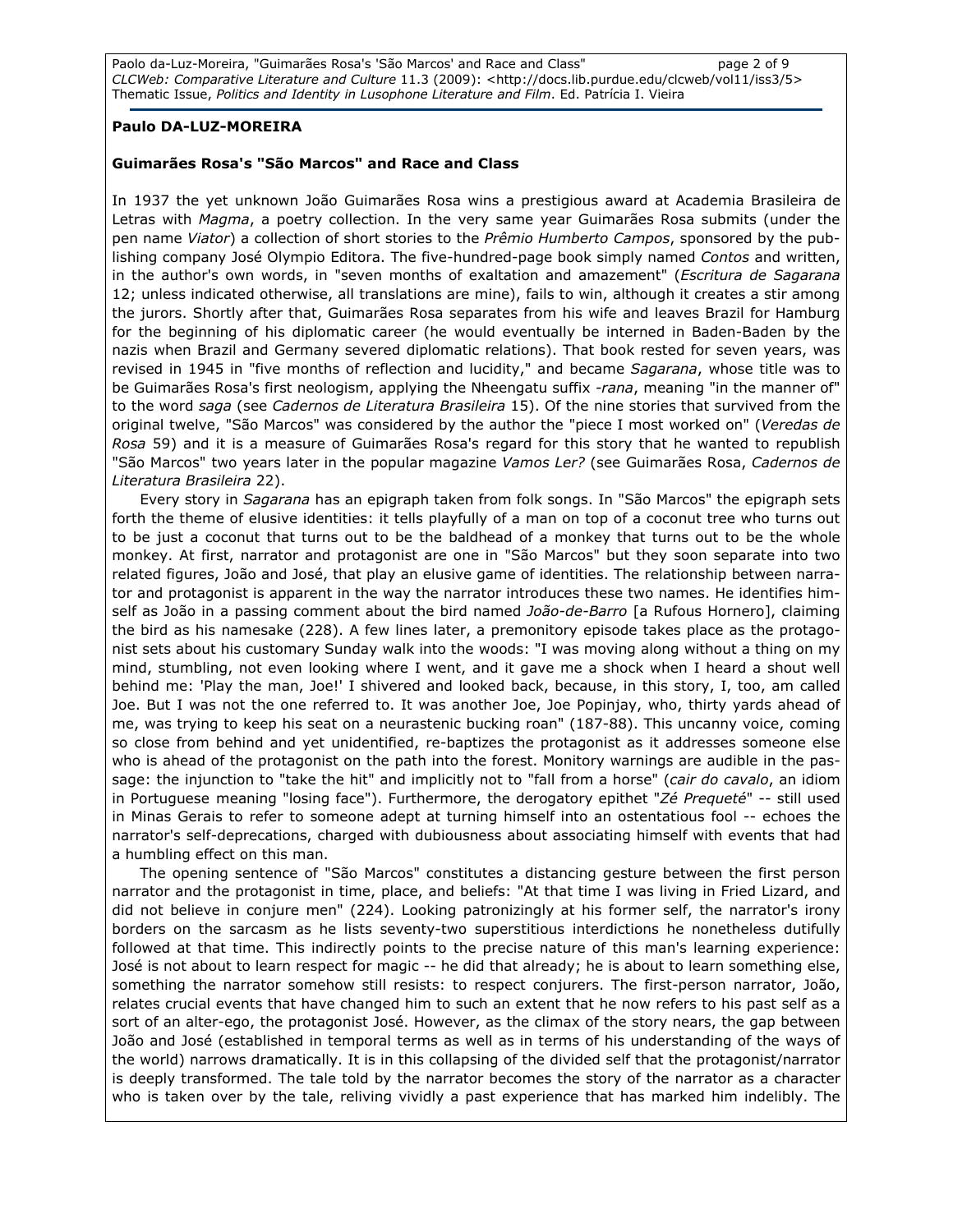Paolo da-Luz-Moreira, "Guimarães Rosa's 'São Marcos' and Race and Class" page 3 of 9 CLCWeb: Comparative Literature and Culture 11.3 (2009): <http://docs.lib.purdue.edu/clcweb/vol11/iss3/5> Thematic Issue, Politics and Identity in Lusophone Literature and Film. Ed. Patrícia I. Vieira

trauma still resonates and we should bear in mind that the epigraph to "São Marcos" about elusive identities is a "song to drive away evil spells." Back in 1937, "São Marcos" had a more explanatory title: "Envultamento," which means the act of bewitching or harming someone by witchcraft performed with parts of one's body (nails, hair, etc) or objects that belong to the bewitched or by making a representation of that person (for instance, with a doll) or of a specific part of his or her body (a model made with wax). João/José is haunted by a close encounter with conjuring he has yet to fully recover from, and the source of his initial disbelief and lingering resistance has sources other than mere skepticism.

This João who calls himself José is highly conscious of his elevated cultural and social status. This man never declares a profession or occupation, or a reason for his temporary stay in Calango-Frito, but he is one of the many transient outsiders, usually doctors, that feature more or less prominently in several of Rosa's key stories. José's self-satisfied narcissistic awareness explains his former dismissal of the efficacy and danger of conjuring, as well as João's current bitter ambiguity toward his former self. Offering a telling detail, the narrator admits to having kept his snake-bite protection charm "folded in his wallet" (224) instead of properly displayed in a "scapular made of red baeta" (red fleecy wool fabric) because he felt it would be humiliating for a man of his stance to make such public display of superstitious beliefs. This social self-consciousness reflects his behavior in other ways as well: on his Sunday walks he dutifully carries a gun that he personally considers cumbersome, although he admittedly has no intention of hunting, because he fears being ridiculed. Rather, this weapon is a concealing accessory that covers his actual hunt: José is embarrassed to let people know that he goes into the woods just to watch plants and small, harmless animals such as ants, crickets, water spiders, tortoises, and small birds. In another indication of his extreme self-consciousness, José dislikes the company of dogs, which he describes as loud creatures obsessed with hunting, because he remembers with disgust the "disapproving frowns" (228) of a dog at his failure to fire a single shot when the amateur naturalist made one of his first excursions into the woods. Later in the story, João will ironically admit that his extreme self-consciousness will leave him literally "caught in the woods with no dog around," an expression that means being in trouble by oneself with no chance of finding guidance or help of any kind.

The lesson learned by the narrator/protagonist of "São Marcos" is related to José's aggressively disrespectful disbelief toward conjuring, but, most importantly, towards those who have reached a certain social status -- unacceptable to him -- because of conjuring. The name of the settlement (Calango-Frito) is highly evocative: calango is the name given to small lizards commonly found all over Brazil and calangos may sometimes be associated with the devil and with conjuring, featuring, fried or otherwise, as an ingredient in magic potions. After admitting to no less than 72 interdictions plus a few other small superstitions and describing Calango-Frito as a place where conjuring and magical beliefs were widespread even among children, the narrator reaffirms he adamantly refused to believe in conjure men: "but, no, not conjure men" (225).

Arthur Ramos's pioneering and influential 1934 volume, O negro brasileiro, is illustrative of the intellectual elite's sense of embarrassment at the pervasive influence of conjuring and belief in other forms of magical practices across a wide spectrum of social classes in Brazil. As Ramos contends: Brazil is impregnated by magic. Medicine-men -- sorcerers -- have higher prestige among our people than the leaders of our destinies -- it takes courage to confess it. … In the dead of night, elegant ladies and gentlemen of high manners visit *macumbas* to consult with the invisible power of Pai Joaquim, Zezinho Curunga, or Jubiabá. Padre Cícero is able to thrill huge crowds. Santa Dica is considered an inspired being. And any prophet with cabalistic formulas or conjure man with magic family remedies attracts a large number of clients" (O negro brasileiro 320). Ramos is clearly embarrassed by the prominence of characters such as Padre Cícero and Santa Dica, who held considerable political power in the backlands in the 1920s because of their healing or prophesizing powers and were seen as anachronistic remnants of the backwardness of the First Republic in the early thirties. However, this scholar is even more palpably ashamed by the influence exerted on respected members of the upper classes, "elegant ladies" and "gentlemen of high manners," by these figures he characterizes with names such as "Pai Joaquim," which indicate Afro-Brazilian religious origins.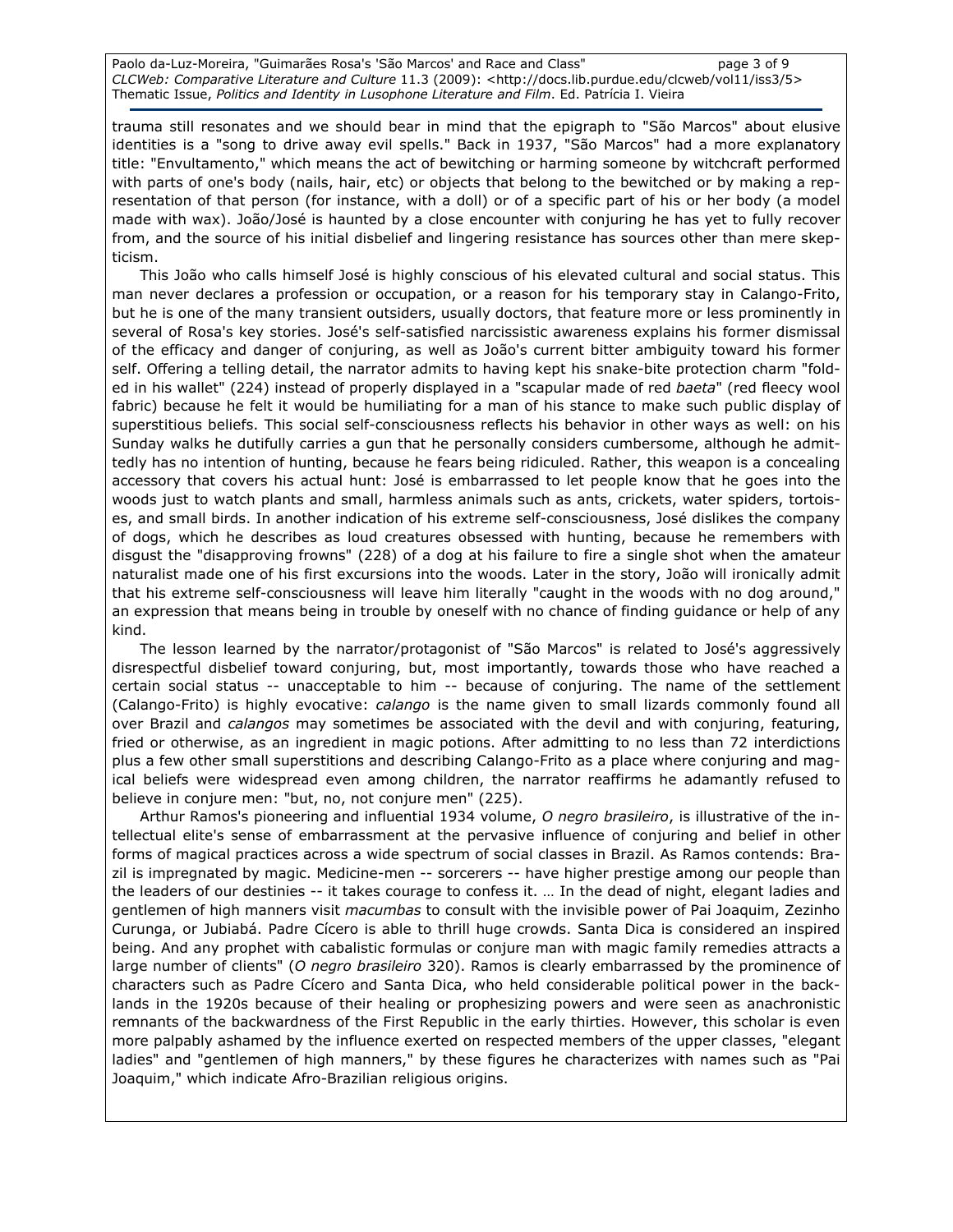Paolo da-Luz-Moreira, "Guimarães Rosa's 'São Marcos' and Race and Class" page 4 of 9 CLCWeb: Comparative Literature and Culture 11.3 (2009): <http://docs.lib.purdue.edu/clcweb/vol11/iss3/5> Thematic Issue, Politics and Identity in Lusophone Literature and Film. Ed. Patrícia I. Vieira

José -- and his alter ego João -- feels the incompatibility between his social and intellectual posture in the community and the complexity of his unspoken and (like his scapular) hidden beliefs. This discrepancy will be spelled out in "São Marcos" by Aurísio Manquitola, a fair-skinned mameluco (the child of a white person and a Native Brazilian or someone with any combination of Native Brazilian and European blood), described as a man "with an exaggerated sense of color and caste" (231), which he encounters further on the path to the woods. Aurísio tries respectfully to admonish José against using the powerful reza-brava "São Marcos" and against teasing conjure men. Calling him a "stincted [distinct] man of high category and high faith" (232), Aurísio states that, because of José's social and racial status, it is dangerous and inadequate for him to believe in or to meddle with conjuring. This conversation between Aurísio and José helps establish the social connections that tie conjuring to black life and make conjuring and other magical practices anathema to official Catholicism and the elite. Aurísio identifies himself with the protagonist, showing admiration and reverence while making derisive racial comments about those whom he views as inferior to himself and to José. When José insinuates sarcastically that Aurísio has come from an appointment with a conjure man, Aurísio denies it vehemently and states that he is coming from Sunday Mass instead. When the narrator mocks his fear of cemeteries and conjure men, Aurísio also boasts about his daring and bravery and reacts to José's mordancy by violently disparaging blacks (and explicitly connecting conjuring and blackness): "I don't like black buzzards … iffen I did, I'd angle a bunch and carry them around under my arm" (231).

For all his contemptuous mockery, José is not much different from Aurísio Manquitola as far as his sense of ambiguity toward conjuring is concerned. Even João, the narrator, seems to join José and Aurísio when it comes to expressing open scorn fraught with racism, directed particularly at João Mangolô, one of most famous conjurers in Calango-Frito. João Mangolô inspires fear and respect among the people of Calango-Frito, who come regularly to his house for various consultations. Two other references made in passing point to sources other than simply conjuring for so much respect and/or fear. Mangolô is a veteran from the sedition called "Ano da Fumaça" (the year of the smoke): in 1833, Ouro Preto, then capital of Minas Gerais, was taken over by the *caramurus* who wanted the return of Dom Pedro I to power. Inspired by rumors or concrete promises of freedom, several bands of slaves were convinced to support the rebellion (see Andrade). Mangolô also fought in a more notorious war, against Paraguay, which lasted from 1864 to 1870 and represented an opportunity to achieve freedom for many slaves that joined the army either sent by their masters or as voluntaries and thus obtained their manumission (see Salles 63-77).

The name Mangolô is suggestive in many ways: it may refer to the origin of this African character (places in the Benguela region in western Congo and in Angola bear this name) or to a tree, whose bark is used by witchdoctors for trials by ordeal and to cure fevers. The name may also refer to mangolo, which means "letters," "orthography" or "spelling" in another Bantu language. João Mangolô is an African man who will have the protagonist go through a trial by ordeal, passing on a message that turns the narrator into the bearer of a certain lesson of cultural literacy; a lesson much needed, but hard to swallow. The Catimbó, or conjuring, that João Mangolô practices is more syncretic than Candomblé and less structured as a religious practice in its strict institutional sense than Umbanda. The roots of Catimbó are European, African, and Indigenous, and its rituals deal mostly with pragmatic practices such as healing, the confection of lucky charms, providing protection, and soothsaying; and incantations very much like the reza-brava São Marcos, which gives the title to the story. It is still fairly easy to find *catimbozeiros*, or at least their modernized counterparts, in urban Brazil nowadays.

The respect and/or fear that the locals have for João Mangolô and his female counterpart, Nhá Tolentina, is not merely a fictional exaggeration. The mineiro Sebastião Vitorino Teixeira dos Santos, aka Catone whose father was a quimbandeiro, recalls the respect even despotic landowners granted people thought to be able to conjure: Thus, in Minas they had the highest regard for my father, he was much respected ... even the landowner ... the only sharecropper he never beat was my father. Because once he raised his hand to my father and he stopped right there" (Lopes 136-37). In a fashion of fairy-tale foreshadowing José is warned three times against his lack of respect towards conjure men in general and Mangolô in particular, by Nhá Rita Preta (José's house servant), by Aurísio Manquitola, and by the mysterious voice that addresses the rider called by the narrator a "Zé-Prequeté." Despite of all these warnings, José insults gravely the black conjure man with racist epi-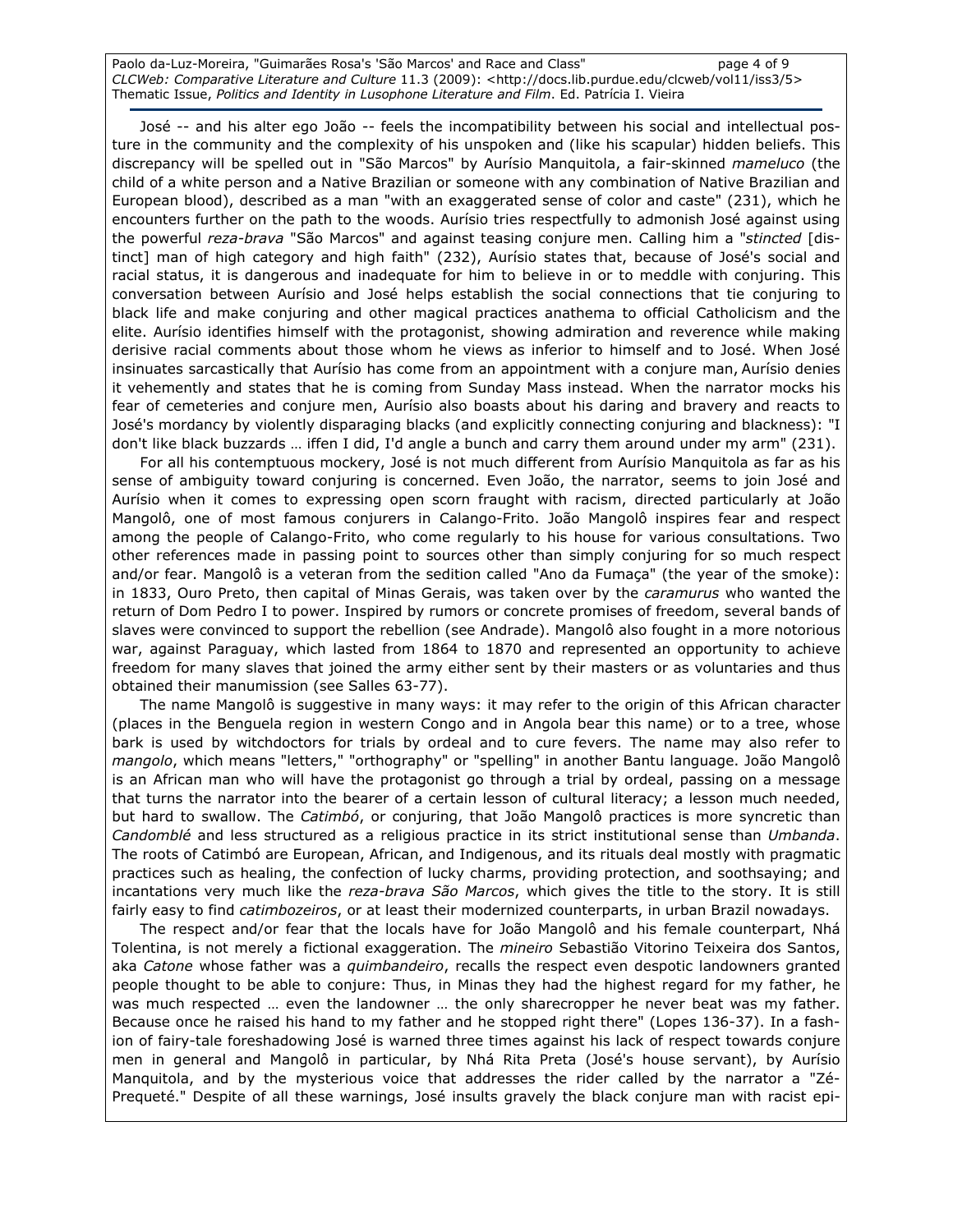Paolo da-Luz-Moreira, "Guimarães Rosa's 'São Marcos' and Race and Class" page 5 of 9 CLCWeb: Comparative Literature and Culture 11.3 (2009): <http://docs.lib.purdue.edu/clcweb/vol11/iss3/5> Thematic Issue, Politics and Identity in Lusophone Literature and Film. Ed. Patrícia I. Vieira

thets as he passes by the old man's house on his Sunday walk, doing so significantly at the exact time of the Holy Mass in town: "'Hey, there, Mangolô!' 'May Our Lord Jesus bless you, sir' … 'I thought you were the stump of a burned-over black rosewood.' 'You will have your little joke, sir' … 'with a basket of cotton on top!' 'Just listen to him!' 'You must know the nigger commandments. Remember how they go? First: every nigger is a boozer' … 'Heavens above!' 'Second, every nigger is lazy.' 'Blessed virgin!' 'Third: every nigger is a conjure man' … 'Hey, Mangolô: there's a nigger at the ball, hit him with a mall!'" (229-31).

At first, when José mocks the color of Mangolô's skin and his nappy hair, the conjure man takes it lightly, but as the protagonist keeps pitching ever stronger racist epithets, Mangolô frowns, mumbles something to himself, turns away, goes back into the house, and slams the door behind him. At this crucial moment in "São Marcos," João seems to forget the distance he has established from José and glosses this heretical and derisive catechism of race hatred with equally hateful comment. The gap between the narrator João and the protagonist José narrows and the story significantly begins to be told in the present tense from this moment on. However, anecdotes about conjuring and other uncanny episodes that have dominated the story up to this moment seem to slip into oblivion as the narrator marches on into a leisurely journey into the depths of the woods, a long intermezzo over nine pages of intensely lyrical prose that distills the narrator's (and also the author's) genuine love of nature conveyed through sensuous and minute observations of the vegetation and the animals.

The name of the woods, Três Águas (three waters or three water courses), seems to evoke Três Barras (three river banks), the grand old farm of the Guimarães family, located to the north of Rosa's Cordisburgo. In a newspaper Crônica called "Dois soldadinhos mineiros" (Ave, Palavra 318), Rosa recalls a visit to the farm (now owned by a friend, Pedro Barbosa) in 1945, a year before the publication of Sagarana. Although ostensibly about two World War II veterans coming from the sertão of Minas Gerais, Rosa's *crônica* mentions childhood memories and points to the fact that this farm is where his maternal great-great-grandfather was killed by one of his slaves and that that slave was sentenced to death and killed in nearby Curvelo in the last public hanging in Minas Gerais. In "São Marcos," Três Águas is the property of a man called Colonel Modestino Siqueira, mentioned when the narrator sardonically explains the reason for a long detour in the trail: the path must pass by the door of the farm house of Modestino, a man with the same last name as the powerful family that protects the *jagunço* named Damázio dos Siqueira in "Famigerado" (Primeiras estórias 56-61). Siqueira is a traditional family in São Paulo (where the family's roots go back to the sixteenth century), linked to Minas Gerais because of the bandeirante from Taubaté, Bartolomeu Bueno da Siqueira, one of the most important adventurers to explore Minas Gerais in the seventeenth century.

This extensive, lyrically infused interval contains yet an *intermezzo* within the *intermezzo --* something the narrator calls "a sub-story, yet incomplete" (236) in which João and José, narrator and protagonist, fully converge into a single entity. The narrator spins this yarn when he recalls passing by bamboo bushes on which he has inscribed poems in a bizarre desafio (a poetic challenge), with weekly matches since his arrival at Calango-Frito. The name of the settlement, previously associated with a general predilection for conjuring, also refers to Desafio Calangueado, a form of desafio with African Brazilian roots which is considered by some a rural ancestor of samba. The Calango involves two troubadours accompanied by an accordion who take turns improvising stanzas of variable sizes following a fixed rhyme scheme called *linha* (thread) and these verbal and musical battles may last hours, ending only when one of the contestants finally stumbles.

João/José (now the distinction seems not to matter anymore) admits his rival could be many different people, but prefers to imagine him as a single individual whom he names "I-Wonder-Who" (239). On his very first trip to the woods, João/José notices a stanza carved on the bamboo canes between node-framed spaces dedicated to a woman called Marieta. Right below he responds by carving the odd-sounding names of the lion-kings, ten ancient Assyrian and Babylonian monarchs. To explain his reasons for such an odd choice, João/José takes the reader into yet another intermezzo within the intermezzo within the intermezzo, discussing the aesthetic principles that determine his poetic choices, which some critics have wrongly identified as Guimarães Rosa's. The eccentric sounding names of the lion-kings are valued in themselves independent of their meaning, because of the "intact sharpness of the words seldom written, even more seldom seen, rarely used, better if never used at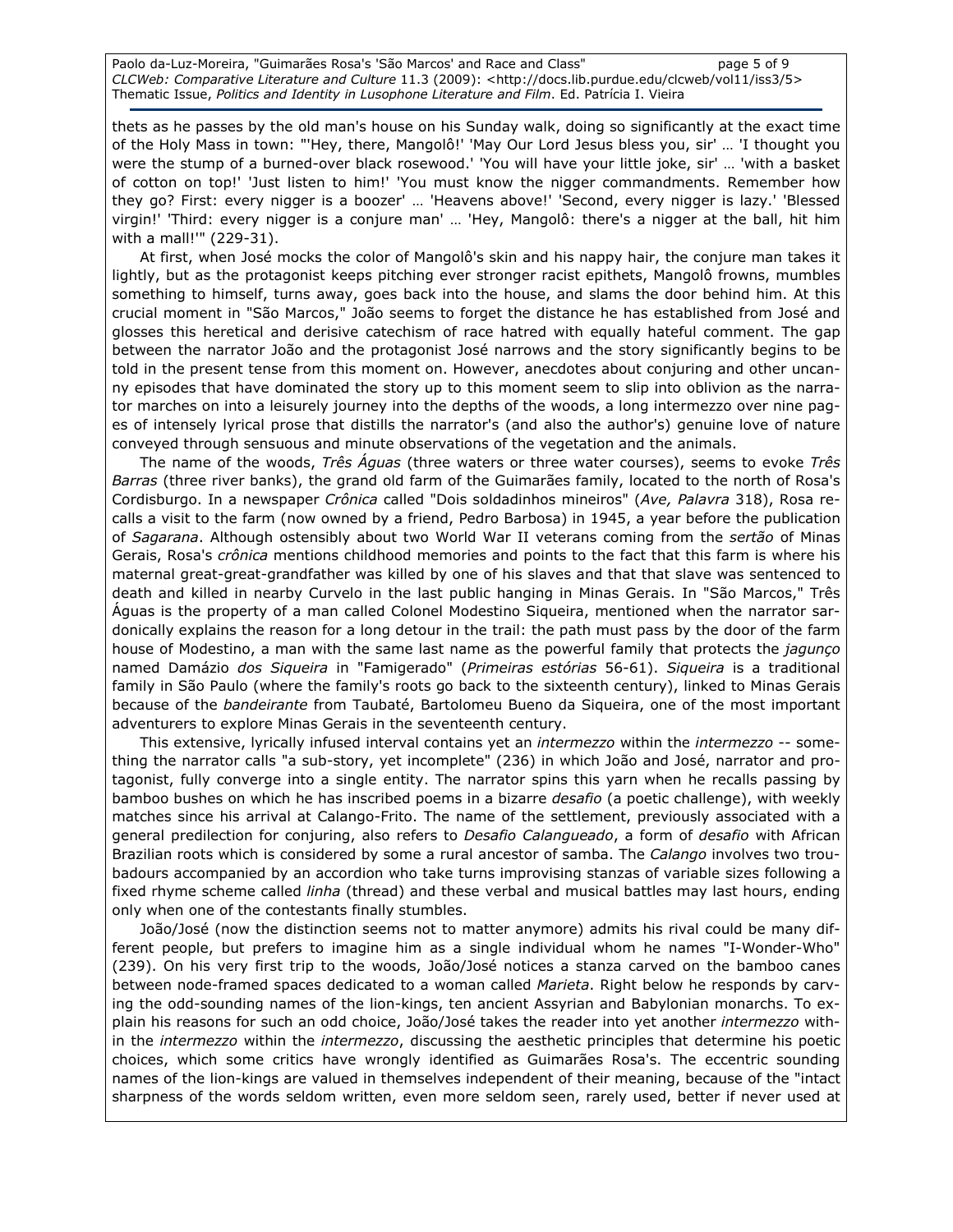Paolo da-Luz-Moreira, "Guimarães Rosa's 'São Marcos' and Race and Class" page 6 of 9 CLCWeb: Comparative Literature and Culture 11.3 (2009): <http://docs.lib.purdue.edu/clcweb/vol11/iss3/5> Thematic Issue, Politics and Identity in Lusophone Literature and Film. Ed. Patrícia I. Vieira

all" (238). As the narrator expounds, he proceeds to furnish a list of examples of the power of words, a complex enumeration built as a series of clauses subordinated to an enigmatic "it's not for nothing," which implies that there is an unspecified reason for all these things. The opening sentence establishes the central concept to which the others are subordinated: that words are living things endowed with the capacity for producing sights (feathers) and sounds (song), for communicating, actively and passively. There follows the illustrations: an illiterate peasant in a store mispronounces caixote (cardboard box) because he considers the biscuits inside too fine a product and the ordinary pronunciation too pedestrian; the need for constant innovation in slang; a man of similar stance as the narrator's managing to broaden the horizons of a narrow-minded fellow by teaching him eight rather sophisticated words; the general preference of the people in Calango-Frito for the sermons of the old priest, which people could not fully understand, to the sermons of the new one, which are plain and simple and thus not as edifying; a mere Latin quotation, sub lege libertas (freedom under the law), which prevents an imminent riot during a political rally; a simple rhyme repeated so many times by a little boy he gets scared as the lyrics turn "wild" again; and, finally, the "open sesame" that opens the cavern in Ali Baba's story in One Thousand and One Arabian Nights.

The examples vary widely in grotesque conjunction from the most mundane to the plainly absurd, but they all somehow center on two points: language made fresh has power in itself, but its power is realized in the way people relate to it. Indeed, the point is made through the sheer verbal virtuosity that piles these wildly disparate examples one after the other, juxtaposing Assyrian kings to biscuits, children's rhymes to sermons and quotations in Latin to One Thousand and One Nights: the narrator's extravagant romp moves from the openly comic to the ridiculously pedantic without losing the focus of his disquisition.

I-Wonder-Who is not particularly impressed by the erudition of João/José and, before inscribing a new stanza, comments succinctly -- "Turkish gibble-gabble!" (239). Nevertheless, João/José feels that I-Wonder-Who and he have become friends and the two proceed with their *desafio* now around the theme of heaven and earth with folk motifs around the tale of the "Feast in the Sky" and the surucuá (the South American relative of the Quetzal) until the narrator admits that his rival's mastery of folk poetry ultimately beats him. Listings such as this one are a specialty and an obsession of the narrator João. The narrator starts his narrative by itemizing his 72 superstitions and several examples of the widespread influence of conjuring in Calango-Frito and there follows at least twelve other lists in "São Marcos." These lists are, in themselves, in their idiosyncratic meticulousness, their taxonomic emphasis, humorous and, at the same time, highly informative. This tendency to expound in catalogue fashion is also a recognizable feature of Rosa, who kept files of annotations from his "field trips" in search of material for his fiction, newspaper clippings about himself (all negative pieces pasted upside down) and all kinds of lists of names. In an interview for the DVD that accompanies the commemorative edition of Grande Sertão: Veredas, Antonio Candido recalls that he first heard about Rosa from Vinícius de Morais, a fellow member of the diplomatic service, who told Candido about a strange colleague of his who wrote fiction using a self-fashioned system of files where he catalogued all sorts of information (historical, ethnographical, geographic, etc) about his region, information which he used in his writing. Candido says that when he first read Sagarana he immediately guessed that Guimarães Rosa must be the colleague Vinícius de Morais had mentioned. The lists in "São Marcos" compile varied items such as superstitions, forms of conjuring, possible causes for a very sore foot, possible remedies for such pain, things to observe in the woods, breeds of dogs, ancient kings, water birds, ants, trees, etc.

There are also seven loosely connected stories woven into the central plot of "São Marcos." Four are short anecdotes: the enigmatic tale of Saturnino Pingapinga, Nhá Rita's cautionary tale of a washerwoman victim of conjuring with a voodoo doll, the story of a harsh schoolteacher who almost gets killed by a conjure spell made by his own students with their urine, and the story of the dog who frowned upon José as he failed to fire a single shot during a trip to the woods. Three other stories in "São Marcos" are significantly longer. Aurísio Manquitola tells two connected tales to warn the protagonist against the dangers of meddling with the São Marcos incantation prayer. In the first story, a man named Gestal da Gaita, having recited the prayer, is possessed and almost kills his friend Silivério in the middle of the night; Gestal then walks up the wall, hits his head on the roof, and falls back on the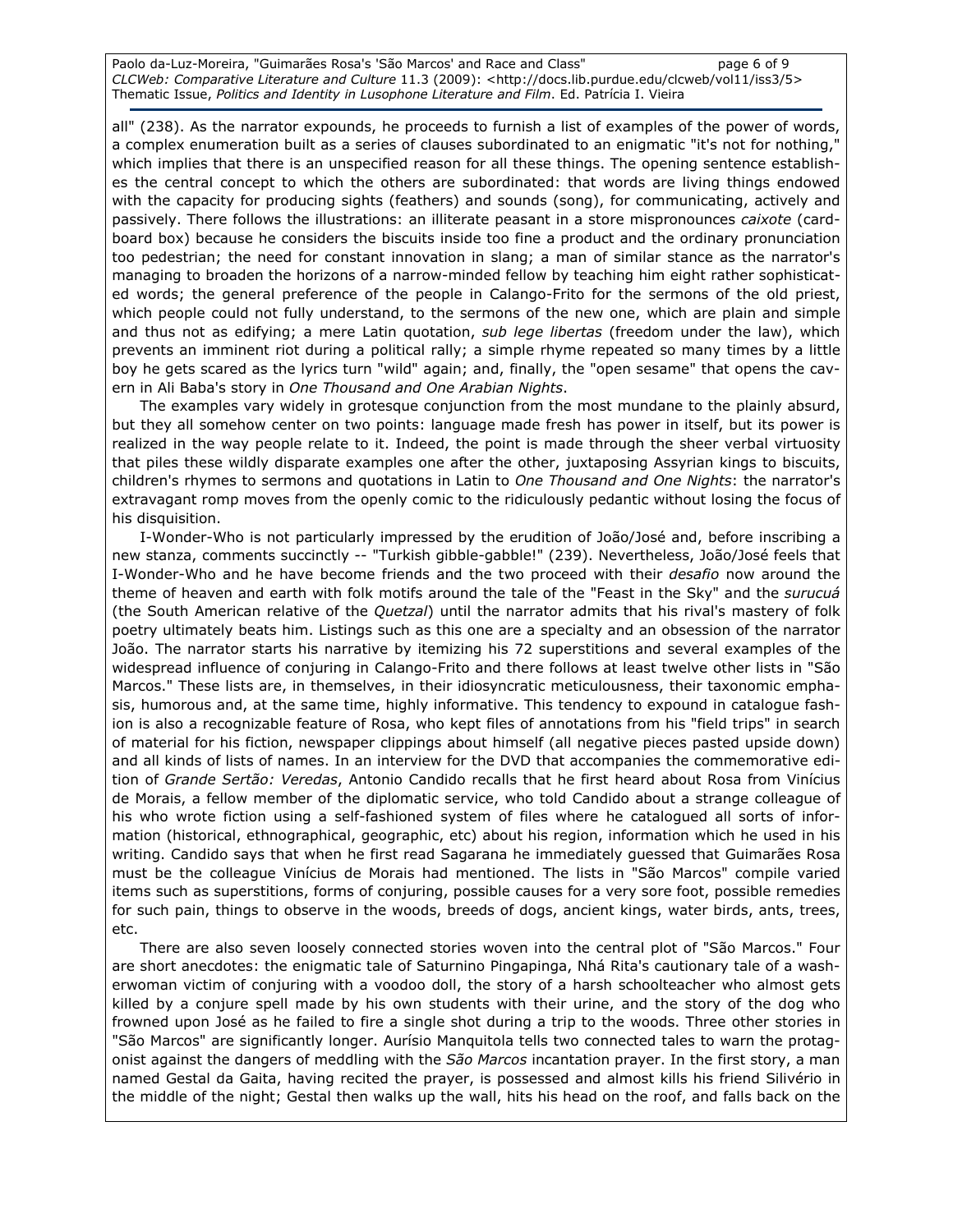Paolo da-Luz-Moreira, "Guimarães Rosa's 'São Marcos' and Race and Class" page 7 of 9 CLCWeb: Comparative Literature and Culture 11.3 (2009): <http://docs.lib.purdue.edu/clcweb/vol11/iss3/5> Thematic Issue, Politics and Identity in Lusophone Literature and Film. Ed. Patrícia I. Vieira

floor head first. In the second story, the same Gestal da Gaita teaches the dim-witted Tião Tranjão the São Marcos (his teaching methods are evocative of slavery: first Gestal gives Tião Tranjão cachaça and then, as the student still fails to memorize the words of the incantation, the teacher proceeds to teach him by giving him severe beatings until he is finally able to recite the reza-brava). Tião Tranjão uses the São Marcos to escape miraculously from jail and beat up his wife and her lover, who are guilty of having plotted against him. The third and most complex story is the long intermezzo relating the narrator's desafio with an anonymous poet, the writing battle that consists of scribbling rhymes on bamboo canes.

This mise-en-abyme of intermezzos within intermezzos, these convoluted lists, and these smaller narrative structures are integral to the aesthetic of labyrinthine procrastination that shapes this and many other stories by Guimarães Rosa. In many ways, "São Marcos" emerges from the idiosyncratic impetus provided by smaller narratives that are themselves marked by a compulsion to tell and to repeat, to shift back and forth from a seemingly arbitrary pattern, to shape chaos into a meticulous and exquisitely articulated design. "São Marcos," as well as much of Guimarães Rosa's fiction, goes against the commonplace assertion that short fiction is necessarily about concision and single-minded focus. Built upon a wide array of perspectives and an accumulation of ethnographic information, these short stories are nuanced narratives of the experience of time that point to varying speeds in the ebb and flow of temporality, underlining the complexities of remembered narratives, circularities and conflations of history. This plural discourse and rich orchestration of voices and cultures also characterize Guimarães Rosa's only novel, Grande Sertão: Veredas. The difference between these multi-vocal and layered stories and Rosa's only celebrated novel is quantitative rather than qualitative.

But "São Marcos" is not a cacophony of forking paths: it remains the tale of an educated man's education. The narrator's epistemological journey is summed up in one enigmatic anecdote, dexterously delivered in one single sentence in the third paragraph of "São Marcos." Adopting a tone of confession, the narrator admits: "And it is only today that I realize that I was the worst of all, even worse than Saturnino Pingapinga, a backwoodsman who -- the story is an old one -- mistook his house, slept with a woman who was not his wife, and was cured of his Mal-de-Engasgo with the doctor's prescription in his pocket, as he did not have the money to fill it out" (185). This complex allegory of contrition, presented initially as a riddle, tells of idiosyncratic coincidences bringing an unexpected cure to a man that had a solution of a different sort at hand, but was not able to use it then. Mal-de-Engasgo is a medical condition called dysphalgia, a paralysis of the pharynx, thought to be caused by repeated malaria infections or the *Chagas* disease typical of Minas Gerais, first mentioned in 1823 by the German naturalists Johann Baptist von Spix and C.F.P. von Martius in their Viagem pelo Brasil. The person who suffers from such condition has an obstructed throat and finds it difficult to swallow. For José to be cured from such illness means that he is going to have to learn to engulir João Mangolô (here, engulir means literally to swallow, but also to put up with, to accept or to learn to tolerate, unwillingly but forcefully). The journey into the woods will culminate in José's harsh education, the learning ritual that will turn this overbearing, confident man into an at least slightly wiser person, the narrator João.

Just as José reaches the heart of the woods, the insulted man, the powerful João Mangolô, pierces the eyes of a manipanço (a small idol of African origin) with needles and strikes the protagonist completely blind as a result. An absolute darkness unlike anything experienced before horrifies the narrator/protagonist and it is significant that it takes João/José a while to realize that he is the only one afflicted and that the world around him remains unfazed by his catastrophe: "So if they were all going about their business, none of these little folk was frightened. Therefore … could I be … blind? Like that, all of a sudden, without pain, without cause, without warning? … Then I understood that the tragedy was my own private affair and that, amid so many eyes, only mine were blinded, and that only for me were all things dark. The horror!" ("São Marcos" 202). At first the panic paralyzes José, but the fear of being eaten by a *maracajá* ("small jaguar") impels him to action. He hears again the same strange injunction from the beginning of that day's journey he now takes it to be an order: "Energetic and friendly, deep, advising resistance" (249). Counting on his now enhanced sense of hearing and smell and on his intimate knowledge of the surrounding nature, feeling his way from rock to tree trunk to recognizable sounds and smells, José tries to get himself out of this mato sem cachorro guid-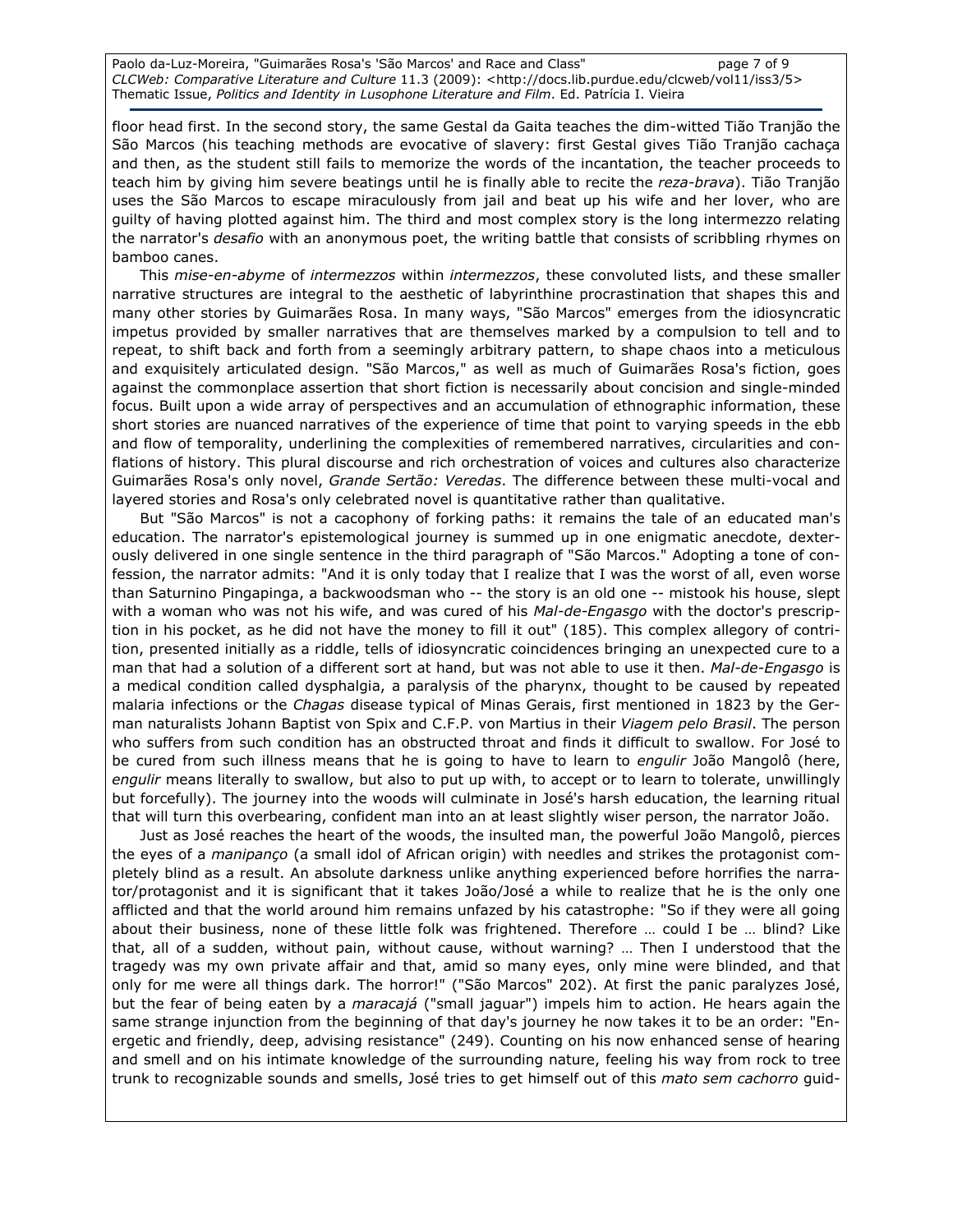Paolo da-Luz-Moreira, "Guimarães Rosa's 'São Marcos' and Race and Class" page 8 of 9 CLCWeb: Comparative Literature and Culture 11.3 (2009): <http://docs.lib.purdue.edu/clcweb/vol11/iss3/5> Thematic Issue, Politics and Identity in Lusophone Literature and Film. Ed. Patrícia I. Vieira

ed by his intuition, only to realize in desperation that he has managed to get himself farther into the woods than he has ever ventured.

Blinded and now completely lost, João/José hears the injunction once again (253) and starts instinctively to recite the São Marcos, the reza-brava ("wild prayer"), which he has memorized, but not taken seriously before. The ritualized words of the "São Marcos" are an example of Brazilian syncretism. This ancient European incantation aimed at protecting cattle and quieting children has been brought to Brazil and adopted for taming wild cattle; later blacks would add to the magic formula, changing it considerably, transforming the words in an magic incantation of a different sort. In "São Marcos," we read only the opening words of the reza-brava (232) when José wishes to frighten Aurísio Manquitola, who interrupts the protagonist. In Manquitola's cautionary tales the "São Marcos" is used to grant demonic super powers to whoever recites it, but the "São Marcos" is an ambiguous text in itself, mentioned by cronista João do Rio and by Rosa himself (in "Reza Brava," one of the poems in Magma) as an incantation used to bring back a loved one who has left.

Still blind but possessed by the demonic powers granted by the incantation, José runs through the woods and gets back to João Mangolô's house, which he recognizes by the sound of the old man's heinous hogs. José has passed by Mangolô's fat hogs when he insulted the old man and the animals are seen as extensions of their owner, almost invulnerable frighteningly hungry beasts: "they eat anything; even snakes -- for not even the fangs of a fer-de-lance can go through their lard. But at midnight, it is better not to come around, for at that hour hogs turn to beasts; they even want to rip their owner, or any other citizen, to shreds" (189). The narrator recalls forcing himself into Mangolô's house and beating up the famed conjure man with murderous fury. Admitting his guilt and releasing José from the charm that has blinded him by removing the needles from the *manipanço*, Mangolô feigns a humility that is belied by his sarcasm: "I didn't mean to kill, I meant no harm … I just tied this little strip of black cloth over the eyes of this likeness, so that Massa couldn't see for a while … Better keep the eyes closed, so Massa doesn't need to see no ugly black man" (254). In spite of his feigned meekness, perfectly understandable as the old black man is at the mercy of a man in a fit of demonic rage, João Mangolô teaches the protagonist a necessary lesson. Unable to admit fully his defeat, José describe his "triumph" as he warns the conjuring man not to try to do him harm again because he has "a good angel, a good saint, and a reza-brava" (254). Nevertheless, he gives Mangolô money, compared here to a "white flag" (254). José's final offering is the proof of his ultimate recognition of the power and authority of a man the rest of Calango-Frito had always respected, or at least feared.

The figure of the slave born in Africa was an important component of slave narratives in Brazil. As Seu Julião (the grandson of former slaves) recalls, African-born men and women would walk through a path and no one would see them, they would go to work the master's farm and the hoe would work by itself ... They didn't have to work ... It was the reza-brava. They had it. And the masters couldn't find out. That was the law in Africa ... Whoever came from Africa would make noise and the masters couldn't hear … When they wanted to go somewhere … the masters didn't see. … It was real black magic, black magic from Africa. There was nothing like this here before because it was them that brought it from there" (Memórias do cativeiro 69-70). In this catalogue of the power of blackness, Julião concludes that "They were pure Africans" (70). Rendering their masters blind (and deaf), these mythical men (not unlike João Mangolô) were thought to be able to conquer the freedom to come and go as they pleased and to escape the hard toil reserved to ordinary slaves. José is reduced to tatters, "my clothes in rags, blood and bruises everywhere in my body" ("São Marcos" 255). Nevertheless, he is relieved to be able to see once again his beloved natural landscape. There, in the distance, he spots "a white ox with a white tail" (225), an animal that plays a prominent role in an old Bantu tale about the reconciliation of two long estranged brothers. This Bantu tale proclaims that "the white ox is a sign of peace, and peace can be made by it" (The Soul of the Bantu 196-98). The two joões, Mangolô and the narrator, come to an uneasy peace at the end of the story, as the narrator still struggles "to swallow" his lesson.

Guimarães Rosa was not a devout Catholic, but was deeply immersed in an eclectic mysticism that is, to a certain extent, very Brazilian. Such non-dogmatic beliefs were important for Rosa as an artist; he thought they protected his fiction against what he saw as the excesses of rationalism, something he once famously called "the Cartesian bête noire" (Bizarri 90). "São Marcos" is a fundamental piece in